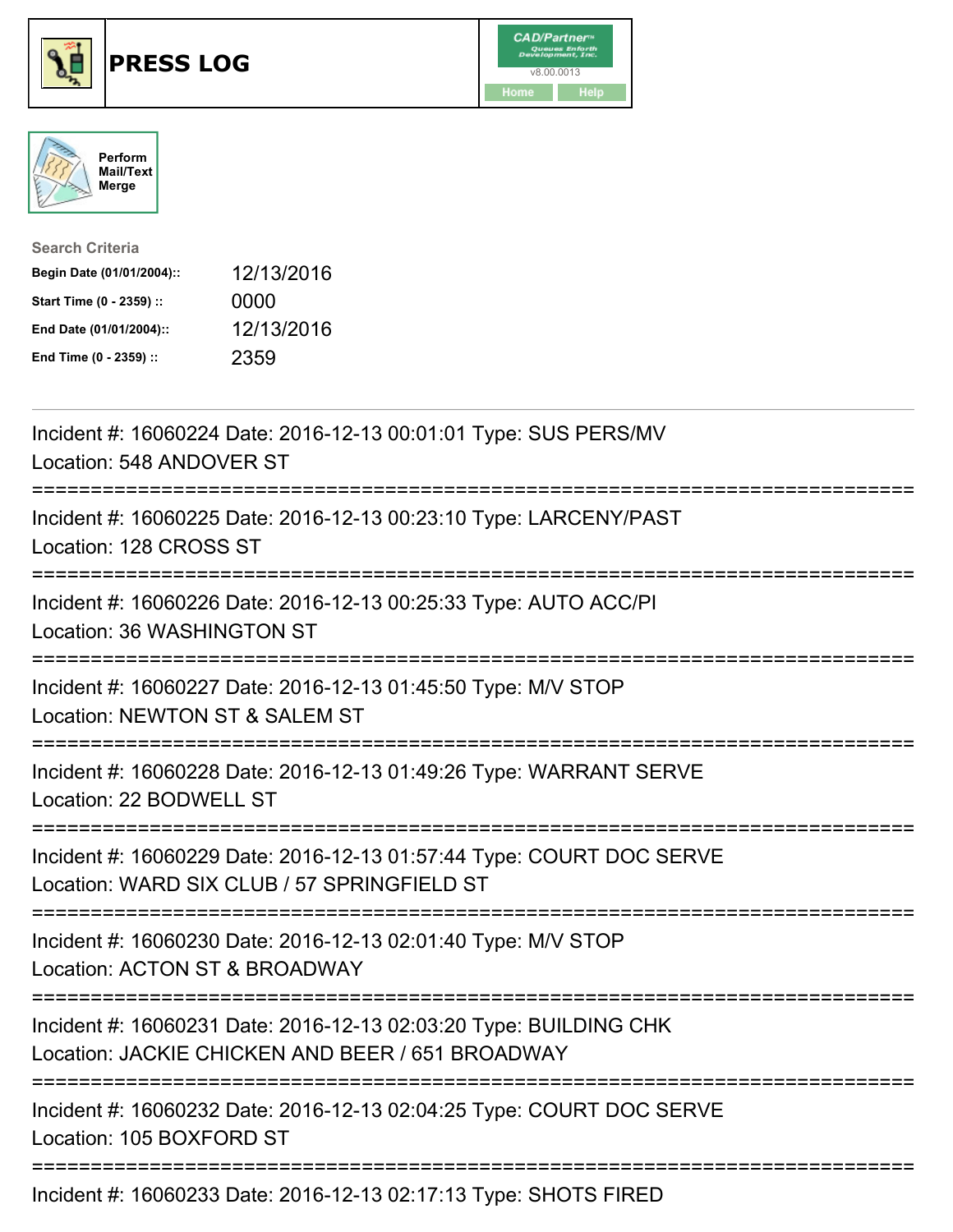Location: S BROADWAY & SALEM ST =========================================================================== Incident #: 16060234 Date: 2016-12-13 02:33:39 Type: M/V STOP Location: 492 LOWELL ST =========================================================================== Incident #: 16060235 Date: 2016-12-13 02:33:43 Type: M/V STOP Location: VALLEY ST & HAMPSHIRE ST =========================================================================== Incident #: 16060236 Date: 2016-12-13 02:49:38 Type: M/V STOP Location: ARLINGTON ST & CHELMSFORD ST =========================================================================== Incident #: 16060237 Date: 2016-12-13 02:58:16 Type: BUILDING CHK Location: PARKER ST & SPRINGFIELD ST =========================================================================== Incident #: 16060238 Date: 2016-12-13 03:00:47 Type: BUILDING CHK Location: CAP / 7 BROADWAY =========================================================================== Incident #: 16060239 Date: 2016-12-13 03:04:32 Type: M/V STOP Location: 10 METHUEN ST =========================================================================== Incident #: 16060240 Date: 2016-12-13 03:10:16 Type: M/V STOP Location: ANDOVER ST & S BROADWAY =========================================================================== Incident #: 16060241 Date: 2016-12-13 03:13:28 Type: DISTURBANCE Location: 139 WEST ST =========================================================================== Incident #: 16060242 Date: 2016-12-13 03:21:07 Type: BUILDING CHK Location: ARCHER AUTO CO / 2 ARCHER ST =========================================================================== Incident #: 16060243 Date: 2016-12-13 03:35:32 Type: BUILDING CHK Location: METRO PCS / 95 JACKSON ST =========================================================================== Incident #: 16060244 Date: 2016-12-13 03:38:14 Type: M/V STOP Location: ARCHER ST =========================================================================== Incident #: 16060245 Date: 2016-12-13 03:43:03 Type: BUILDING CHK Location: CITY MART / 576 HAVERHILL ST =========================================================================== Incident #: 16060246 Date: 2016-12-13 03:50:31 Type: BUILDING CHK Location: 703 HAVERHILL ST =========================================================================== Incident #: 16060247 Date: 2016-12-13 03:55:46 Type: ABAND MV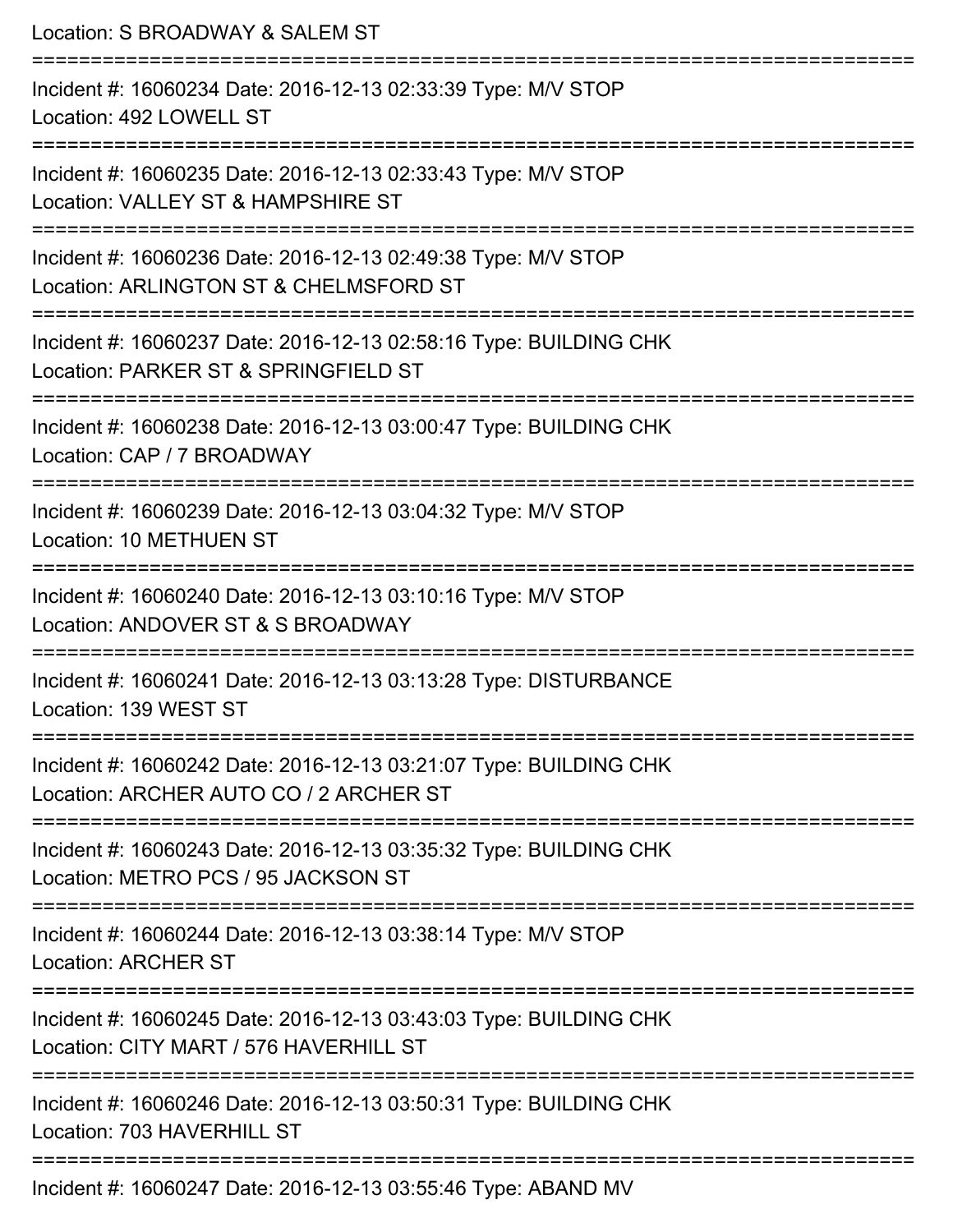| Incident #: 16060248 Date: 2016-12-13 03:59:26 Type: M/V STOP<br>Location: NEWTON ST & ANDOVER ST         |
|-----------------------------------------------------------------------------------------------------------|
| Incident #: 16060249 Date: 2016-12-13 04:34:49 Type: ALARM/BURG<br>Location: MARSHALLS / 73 WINTHROP AV   |
| Incident #: 16060250 Date: 2016-12-13 05:02:12 Type: BUILDING CHK<br>Location: MARSHALLS / 73 WINTHROP AV |
| Incident #: 16060251 Date: 2016-12-13 05:35:53 Type: ALARM/BURG<br>Location: MARSHALLS / 73 WINTHROP AV   |
| Incident #: 16060252 Date: 2016-12-13 06:03:55 Type: B&E/PROG<br>Location: 304 JACKSON ST                 |
| Incident #: 16060253 Date: 2016-12-13 06:21:56 Type: BUILDING CHK<br>Location: MARSHALLS / 73 WINTHROP AV |
| Incident #: 16060254 Date: 2016-12-13 06:31:17 Type: ALARM/BURG<br>Location: 73 WINTHROP AV               |
| Incident #: 16060255 Date: 2016-12-13 06:41:30 Type: SEARCHWARRANT<br>Location: 50.5 COMMON ST            |
| Incident #: 16060256 Date: 2016-12-13 06:43:53 Type: ALARM/BURG<br>Location: 73 WINTHROP AV               |
| Incident #: 16060257 Date: 2016-12-13 06:58:40 Type: PARK & WALK<br>Location: 0 BROADWAY                  |
| Incident #: 16060258 Date: 2016-12-13 07:00:34 Type: M/V STOP<br>Location: CHICKERING ST & WINTHROP AV    |
| Incident #: 16060259 Date: 2016-12-13 07:14:39 Type: KEEP PEACE<br>Location: 4 UNION ST                   |
| Incident #: 16060260 Date: 2016-12-13 07:23:32 Type: M/V STOP<br>Location: DURSO AV & WINTHROP AV         |
| Incident #: 16060261 Date: 2016-12-13 07:23:32 Type: A&B PAST                                             |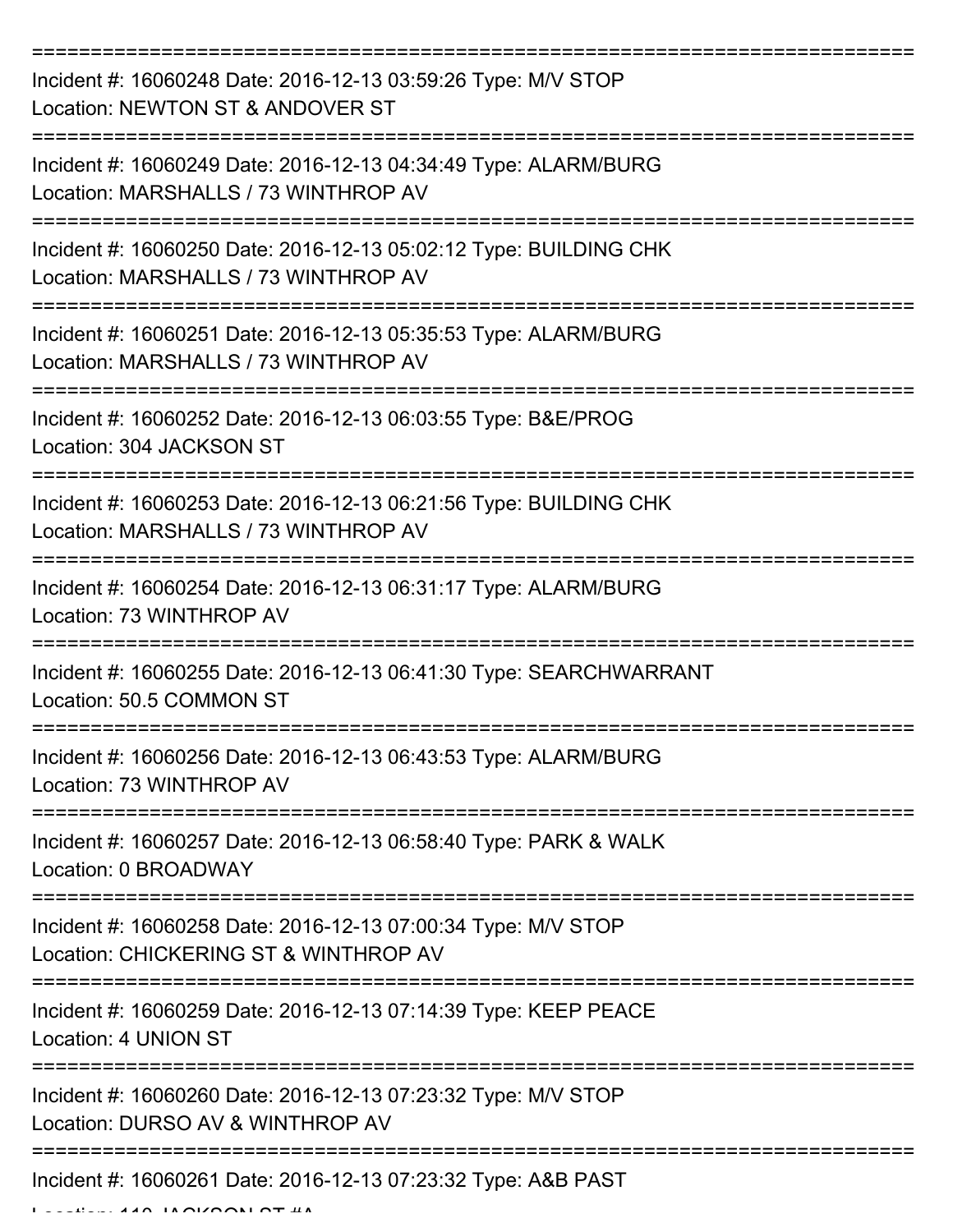| Incident #: 16060263 Date: 2016-12-13 07:25:20 Type: NOISE ORD<br>Location: LAWRENCE DENTAL ASSOC. / 314 ESSEX ST |
|-------------------------------------------------------------------------------------------------------------------|
| Incident #: 16060262 Date: 2016-12-13 07:25:55 Type: DISABLED MV<br>Location: BELKNAP ST & EVERETT ST             |
| Incident #: 16060264 Date: 2016-12-13 08:11:39 Type: HIT & RUN M/V<br><b>Location: 9 HALLENAN AV</b>              |
| Incident #: 16060265 Date: 2016-12-13 08:18:52 Type: M/V STOP<br>Location: 51 E HAVERHILL ST                      |
| Incident #: 16060266 Date: 2016-12-13 08:22:23 Type: COURT DOC SERVE<br>Location: 155 LAWRENCE ST                 |
| Incident #: 16060267 Date: 2016-12-13 08:29:21 Type: HIT & RUN M/V<br>Location: DPW / 31 AUBURN ST                |
| Incident #: 16060268 Date: 2016-12-13 08:33:10 Type: AUTO ACC/NO PI<br>Location: N PARISH RD & PHILLIPS ST        |
| Incident #: 16060269 Date: 2016-12-13 08:45:37 Type: SUICIDE ATTEMPT<br>Location: 354 BROADWAY                    |
| Incident #: 16060270 Date: 2016-12-13 08:50:36 Type: MEDIC SUPPORT<br>Location: 57 ROLLINS ST FL 1                |
| Incident #: 16060271 Date: 2016-12-13 09:12:08 Type: INVEST CONT<br>Location: 8 FULTON ST                         |
| Incident #: 16060272 Date: 2016-12-13 09:12:14 Type: AUTO ACC/PI<br>Location: ANDOVER ST & S BROADWAY             |
| Incident #: 16060273 Date: 2016-12-13 09:13:51 Type: DISTURBANCE<br>Location: 48 CEDAR ST                         |
| Incident #: 16060274 Date: 2016-12-13 09:24:44 Type: GENERAL SERV<br>Location: 70 N PARISH RD                     |
| Incident #: 16060275 Date: 2016-12-13 09:26:48 Type: INVEST CONT                                                  |

Location: 700 ESSEY ST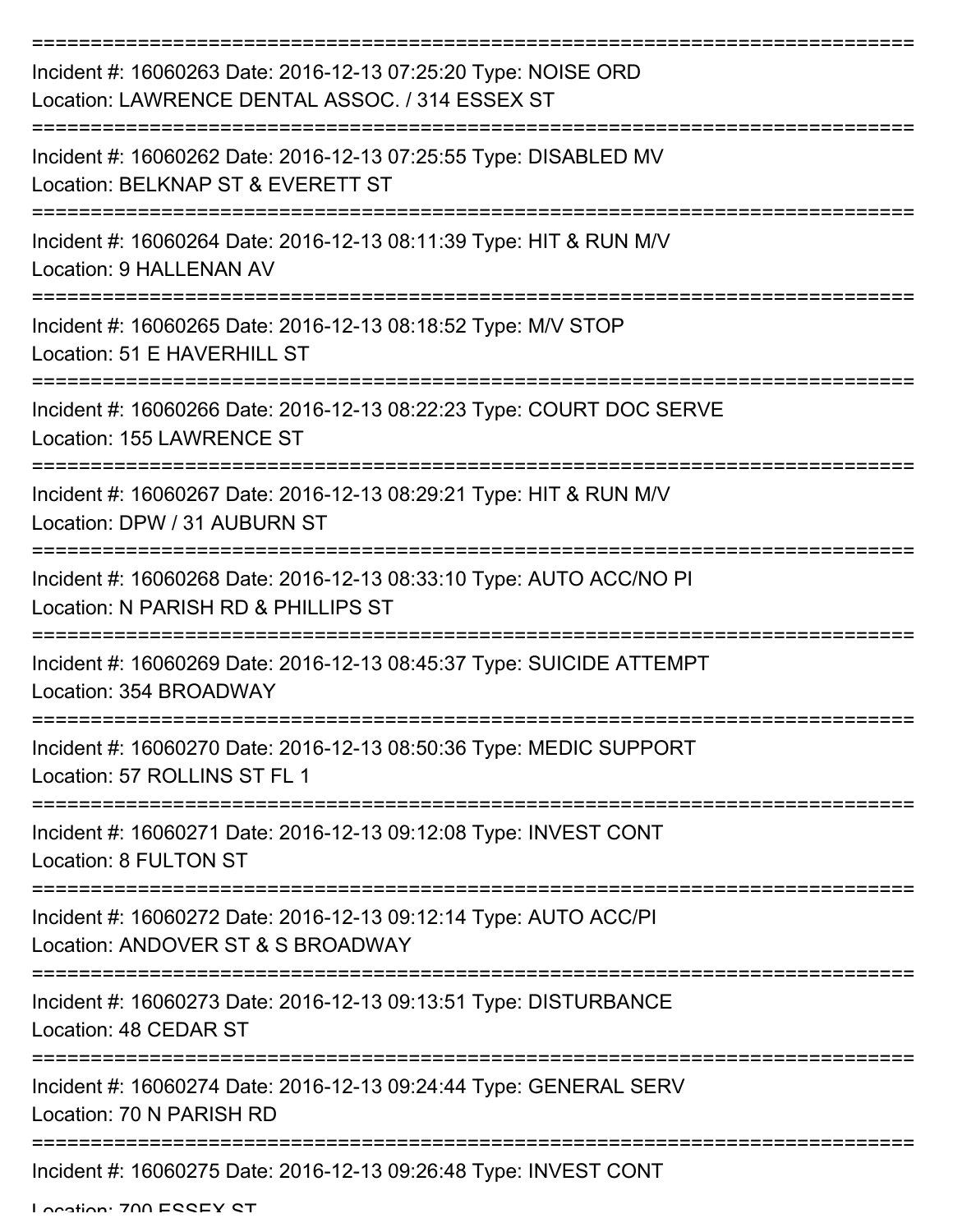| Incident #: 16060276 Date: 2016-12-13 09:34:16 Type: M/V STOP<br>Location: BERKELEY ST & JACKSON ST    |
|--------------------------------------------------------------------------------------------------------|
| Incident #: 16060277 Date: 2016-12-13 09:39:23 Type: KEEP PEACE<br>Location: 256 ESSEX ST              |
| Incident #: 16060278 Date: 2016-12-13 09:41:36 Type: HIT & RUN M/V<br>Location: HAWLEY ST & S BROADWAY |
| Incident #: 16060279 Date: 2016-12-13 09:42:06 Type: HIT & RUN M/V<br>Location: 320 S BROADWAY         |
| Incident #: 16060280 Date: 2016-12-13 09:44:23 Type: NOISE ORD<br>Location: 320 ESSEX ST               |
| Incident #: 16060282 Date: 2016-12-13 10:03:56 Type: SUS PERS/MV<br>Location: 101 OLIVE AV             |
| Incident #: 16060281 Date: 2016-12-13 10:04:07 Type: ABAND MV<br>Location: HIGH ST & STORROW ST        |
| Incident #: 16060283 Date: 2016-12-13 10:11:08 Type: M/V STOP<br>Location: GRAFTON ST & WINTHROP AV    |
| Incident #: 16060284 Date: 2016-12-13 10:15:16 Type: M/V STOP<br>Location: FALMOUTH ST & S UNION ST    |
| Incident #: 16060285 Date: 2016-12-13 10:19:19 Type: TOW OF M/V<br>Location: 12 PORTLAND ST            |
| Incident #: 16060286 Date: 2016-12-13 10:27:47 Type: COURT DOC SERVE<br>Location: 155 LAWRENCE ST      |
| Incident #: 16060287 Date: 2016-12-13 10:29:27 Type: GENERAL SERV<br>Location: 280 MERRIMACK ST        |
| Incident #: 16060288 Date: 2016-12-13 10:31:10 Type: M/V STOP<br>Location: HAVERHILL ST & LAWRENCE ST  |
| Incident #: 16060289 Date: 2016-12-13 10:32:02 Type: LARCENY/PAST                                      |

Location: 4 CONDUIT ST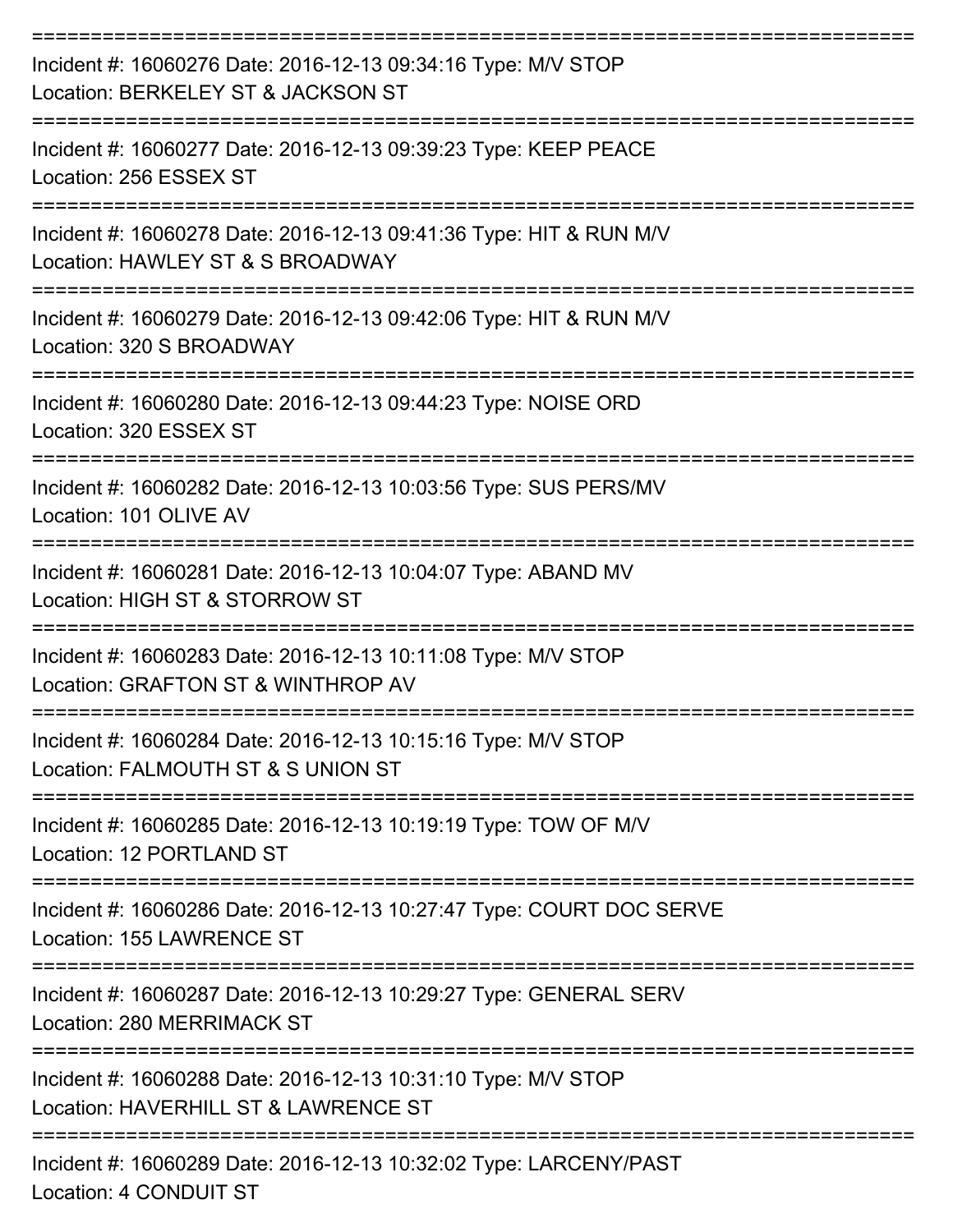| Incident #: 16060290 Date: 2016-12-13 10:33:43 Type: MEDIC SUPPORT<br>Location: 57 BUTLER ST FL 1ST                           |
|-------------------------------------------------------------------------------------------------------------------------------|
| ===========================<br>Incident #: 16060291 Date: 2016-12-13 10:40:20 Type: M/V STOP<br>Location: BROADWAY & ESSEX ST |
| Incident #: 16060292 Date: 2016-12-13 10:43:37 Type: TOW OF M/V<br>Location: APPLETON ST & ESSEX ST<br>==================     |
| Incident #: 16060293 Date: 2016-12-13 10:51:55 Type: INVESTIGATION<br>Location: 90 LOWELL ST                                  |
| Incident #: 16060294 Date: 2016-12-13 10:59:02 Type: ASSSIT OTHER PD<br>Location: 550 BROADWAY #109                           |
| Incident #: 16060295 Date: 2016-12-13 11:18:57 Type: TOW OF M/V<br><b>Location: RIVERVIEW PL</b>                              |
| Incident #: 16060296 Date: 2016-12-13 11:22:03 Type: INVESTIGATION<br>Location: 1 GENERAL ST                                  |
| Incident #: 16060297 Date: 2016-12-13 11:28:09 Type: LARCENY/MV/PAST<br>Location: 136 WEST ST                                 |
| Incident #: 16060298 Date: 2016-12-13 11:29:56 Type: M/V STOP<br>Location: HAMPSHIRE ST & LOWELL ST                           |
| Incident #: 16060299 Date: 2016-12-13 11:34:21 Type: M/V STOP<br>Location: FRANKLIN ST & LOWELL ST                            |
| Incident #: 16060300 Date: 2016-12-13 11:35:24 Type: M/V STOP<br>Location: 280 LAWRENCE ST                                    |
| Incident #: 16060301 Date: 2016-12-13 11:40:05 Type: M/V STOP<br>Location: COMMON ST & HAMPSHIRE ST                           |
| Incident #: 16060302 Date: 2016-12-13 11:43:24 Type: AUTO ACC/NO PI<br>Location: ESSEX ST & LAWRENCE ST                       |
| Incident #: 16060303 Date: 2016-12-13 11:45:51 Type: GENERAL SERV<br>Location: EVERETT ST & ROWE ST                           |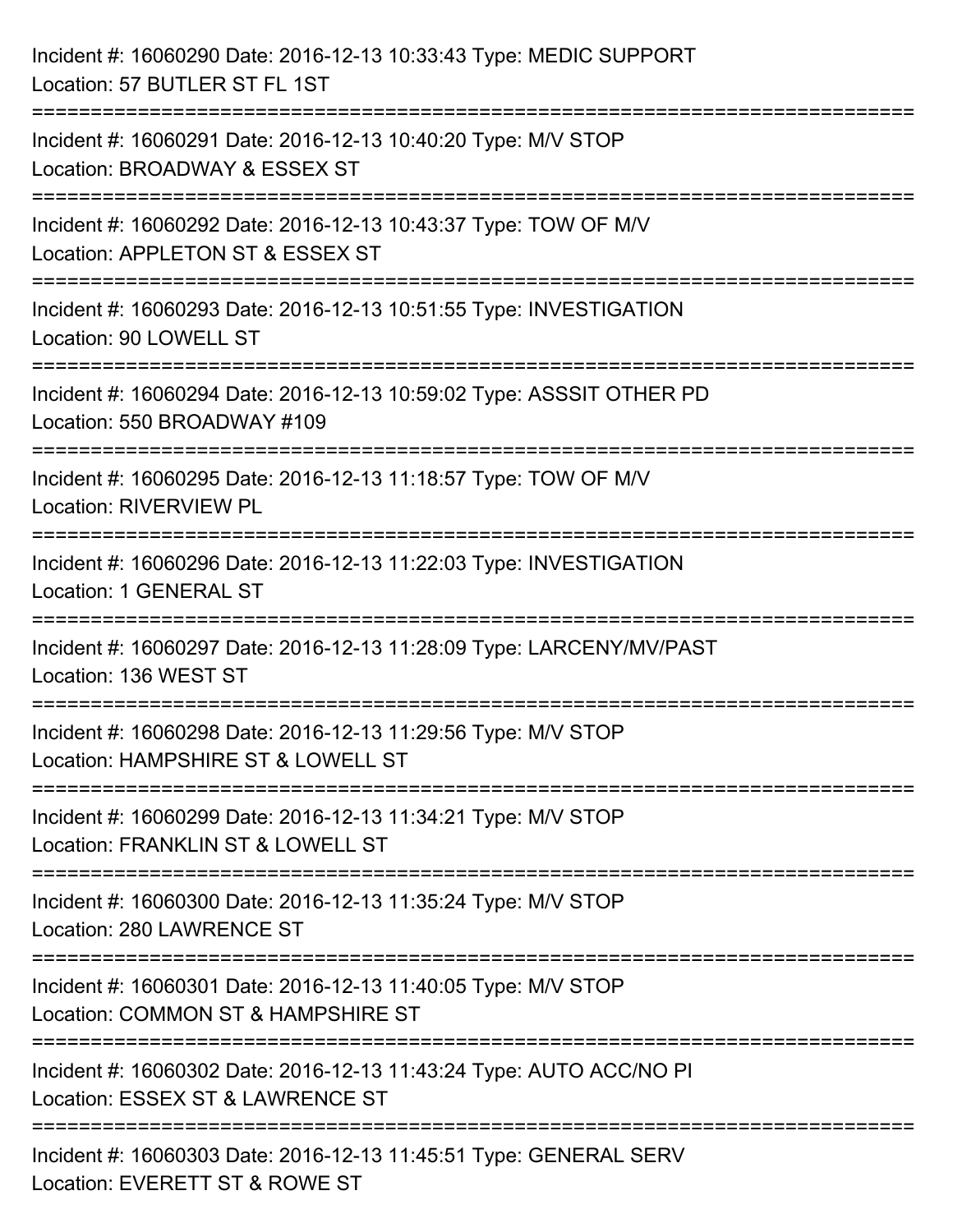| Incident #: 16060304 Date: 2016-12-13 11:49:41 Type: COURT DOC SERVE<br>Location: WARD SIX CLUB / 57 SPRINGFIELD ST                         |
|---------------------------------------------------------------------------------------------------------------------------------------------|
| Incident #: 16060305 Date: 2016-12-13 12:09:22 Type: INVEST CONT<br>Location: 1 COMMONWEALTH DR                                             |
| Incident #: 16060306 Date: 2016-12-13 12:15:33 Type: M/V STOP<br>Location: AMESBURY ST & CANAL ST                                           |
| Incident #: 16060307 Date: 2016-12-13 12:17:49 Type: INVEST CONT<br>Location: 309 AMES ST                                                   |
| Incident #: 16060308 Date: 2016-12-13 12:22:02 Type: MEDIC SUPPORT<br>Location: DENTAL DREAMS / 700 ESSEX ST                                |
| Incident #: 16060309 Date: 2016-12-13 12:25:48 Type: MEDIC SUPPORT<br>Location: 16 TRENTON ST FL 3                                          |
| Incident #: 16060310 Date: 2016-12-13 12:35:54 Type: M/V STOP<br>Location: 445 ESSEX ST                                                     |
| Incident #: 16060311 Date: 2016-12-13 12:49:11 Type: M/V STOP<br>Location: FRANKLIN ST & HAVERHILL ST                                       |
| Incident #: 16060312 Date: 2016-12-13 12:58:41 Type: TOW OF M/V<br>Location: 61 AVON ST                                                     |
| Incident #: 16060313 Date: 2016-12-13 13:09:57 Type: M/V STOP<br>Location: AUBURN ST & BENNINGTON ST<br>:================================== |
| Incident #: 16060314 Date: 2016-12-13 13:20:09 Type: M/V STOP<br>Location: CROSS ST & TREMONT                                               |
| Incident #: 16060315 Date: 2016-12-13 13:23:28 Type: MEDIC SUPPORT<br>Location: CLASS INC / 1 PARKER ST                                     |
| Incident #: 16060316 Date: 2016-12-13 13:35:42 Type: ALARM/HOLD<br>Location: BANK OF AMERICA / 67 WINTHROP AV                               |
| Incident #: 16060317 Date: 2016-12-13 13:47:58 Type: M/V STOP<br><b>Location: CENTRAL BRIDGE</b>                                            |

===========================================================================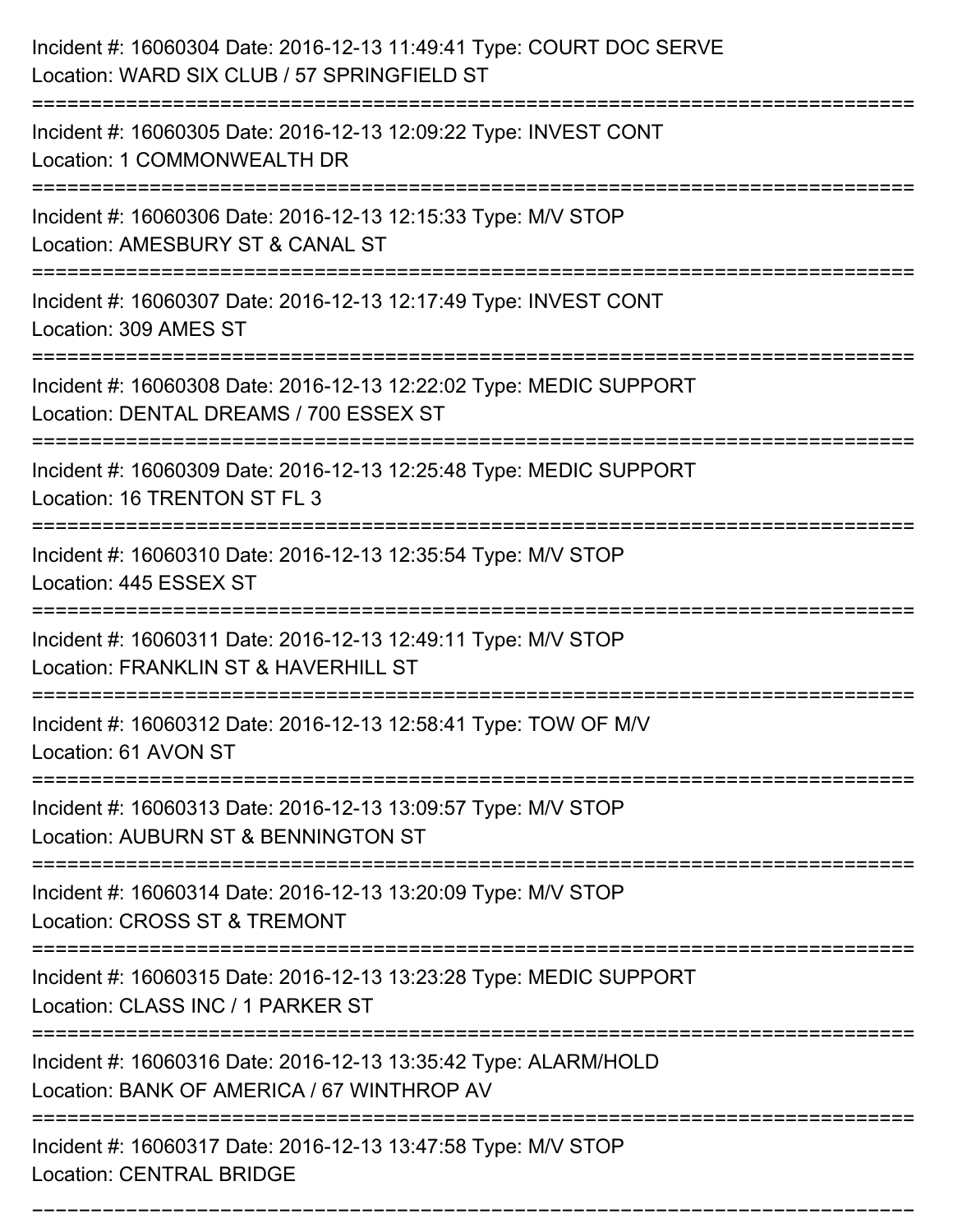| Incident #: 16060319 Date: 2016-12-13 13:53:05 Type: HARASSMENT<br>Location: SOUTH LAWRENCE EAST SCHOOL / 165 CRAWFORD ST |
|---------------------------------------------------------------------------------------------------------------------------|
| Incident #: 16060318 Date: 2016-12-13 13:55:23 Type: M/V STOP<br>Location: LAWRENCE ST & MYRTLE ST                        |
| Incident #: 16060320 Date: 2016-12-13 14:42:25 Type: A&B PAST<br>Location: 150 ARLINGTON ST                               |
| Incident #: 16060321 Date: 2016-12-13 14:48:11 Type: 209A/SERVE<br>Location: 490 HAMPSHIRE ST                             |
| Incident #: 16060322 Date: 2016-12-13 14:56:49 Type: COURT DOC SERVE<br>Location: 20 KNOX ST                              |
| Incident #: 16060323 Date: 2016-12-13 14:58:28 Type: LOST PROPERTY<br>Location: 370 S BROADWAY                            |
| Incident #: 16060324 Date: 2016-12-13 15:00:02 Type: LARCENY/PAST<br>Location: 46 AMESBURY ST #6A                         |
| Incident #: 16060325 Date: 2016-12-13 15:13:26 Type: INVEST CONT<br>Location: METROPOLITAN CREDIT UNION / 215 S BROADWAY  |
| Incident #: 16060326 Date: 2016-12-13 15:23:06 Type: M/V STOP<br>Location: N PARISH RD & OSGOOD ST                        |
| Incident #: 16060327 Date: 2016-12-13 15:43:23 Type: M/V STOP<br>Location: LAWRENCE ST & MYRTLE ST                        |
| Incident #: 16060328 Date: 2016-12-13 15:48:35 Type: AUTO ACC/NO PI<br>Location: 14 STATE ST                              |
| Incident #: 16060329 Date: 2016-12-13 15:51:15 Type: M/V STOP<br>Location: PARK ST & RHINE ST                             |
| Incident #: 16060330 Date: 2016-12-13 16:13:03 Type: SUS PERS/MV<br>Location: 7-11 / null                                 |
| Incident #: 16060331 Date: 2016-12-13 16:15:40 Type: 209A/SERVE<br>Location: 90 LOWELL ST                                 |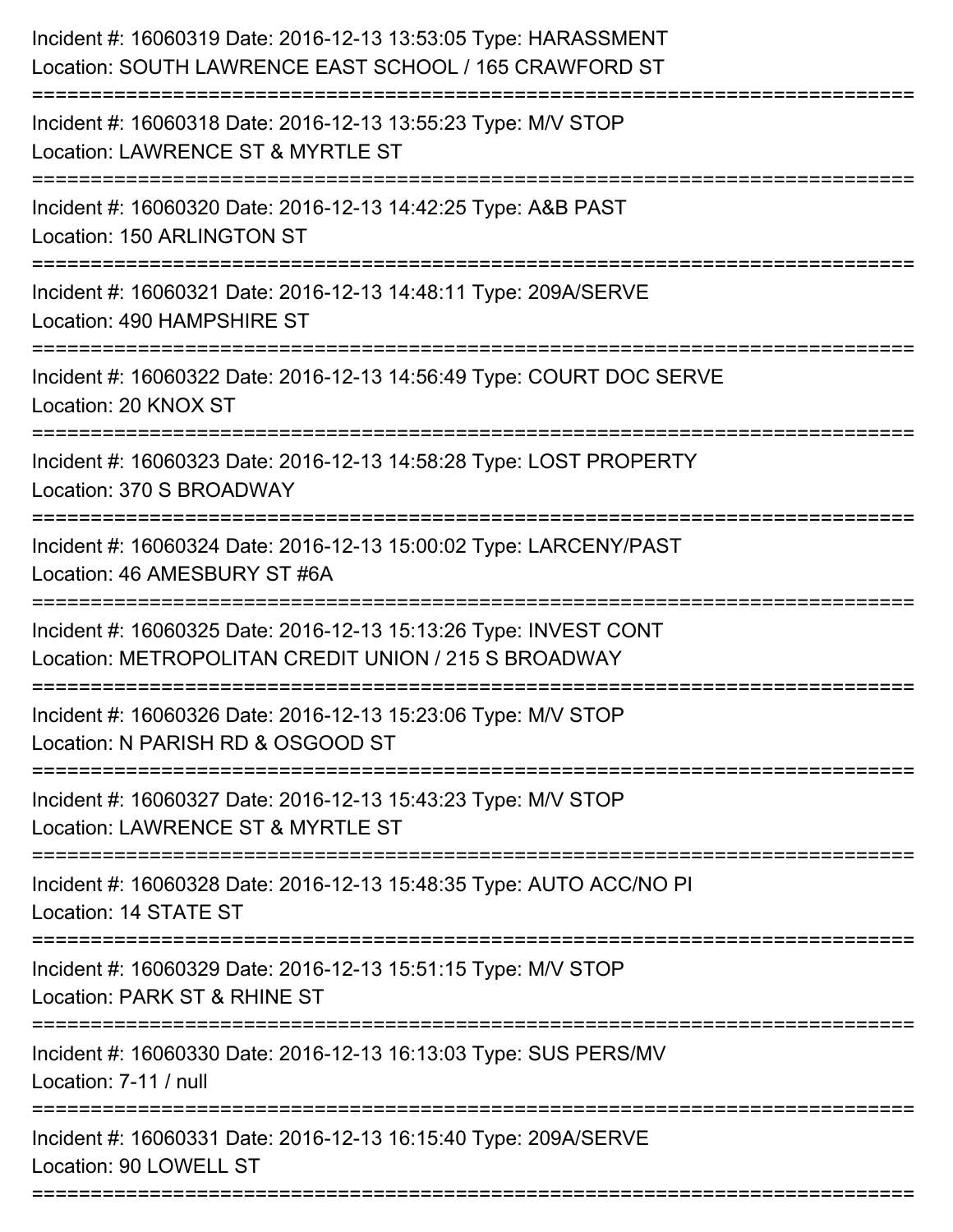Location: 90 LOWELL ST

| Incident #: 16060336 Date: 2016-12-13 16:16:55 Type: ASSSIT OTHER PD<br>Location: 27 FAIRMONT ST                                       |
|----------------------------------------------------------------------------------------------------------------------------------------|
| Incident #: 16060333 Date: 2016-12-13 16:17:14 Type: 209A/SERVE<br>Location: 90 LOWELL ST                                              |
| Incident #: 16060334 Date: 2016-12-13 16:20:15 Type: MV/BLOCKING<br><b>Location: CARVER ST</b>                                         |
| Incident #: 16060335 Date: 2016-12-13 16:21:42 Type: DISTURBANCE<br>Location: BOSTON EYE GROUP / 25 MARSTON ST #104                    |
| Incident #: 16060337 Date: 2016-12-13 16:30:21 Type: AUTO ACC/NO PI<br><b>Location: 500 MERRIMACK ST</b>                               |
| Incident #: 16060338 Date: 2016-12-13 16:37:08 Type: E911 HANGUP<br>Location: 26 HILLSIDE AV #1                                        |
| Incident #: 16060339 Date: 2016-12-13 16:39:45 Type: LARCENY/PAST<br>Location: 320 S BROADWAY                                          |
| Incident #: 16060340 Date: 2016-12-13 16:45:51 Type: HIT & RUN M/V<br>Location: LAWRENCE HIGH SCHOOL / 233 HAVERHILL ST                |
| Incident #: 16060341 Date: 2016-12-13 17:08:24 Type: SHOTS FIRED<br>Location: 521 LOWELL ST                                            |
| Incident #: 16060342 Date: 2016-12-13 17:15:34 Type: AUTO ACC/NO PI<br>Location: 277 MERRIMACK ST                                      |
| Incident #: 16060343 Date: 2016-12-13 17:19:16 Type: MAN DOWN<br>Location: MCDONALDS / 50 BROADWAY                                     |
| Incident #: 16060344 Date: 2016-12-13 17:29:19 Type: SUS PERS/MV<br>Location: 2 FLORENCE CT                                            |
| Incident #: 16060346 Date: 2016-12-13 17:34:41 Type: 209A/SERVE<br>Location: 116 HAVERHILL ST<br>------------------------------------- |
|                                                                                                                                        |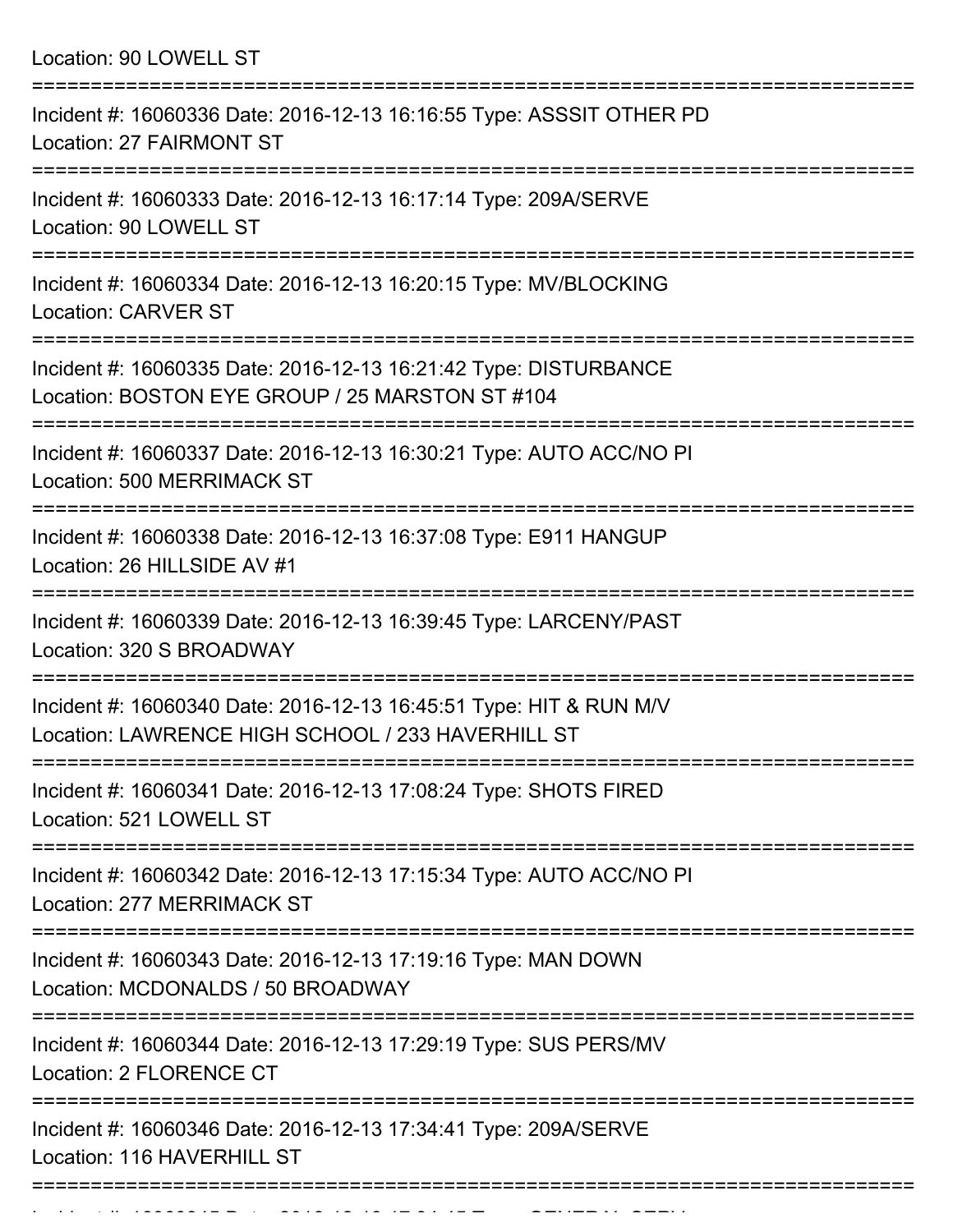Location: 353 ELM ST #309

| Incident #: 16060347 Date: 2016-12-13 17:37:44 Type: M/V STOP<br>Location: 352 COMMON ST                       |
|----------------------------------------------------------------------------------------------------------------|
| Incident #: 16060348 Date: 2016-12-13 17:50:13 Type: M/V STOP<br>Location: MERRIMACK ST & S UNION ST           |
| Incident #: 16060349 Date: 2016-12-13 17:50:23 Type: SUS PERS/MV<br>Location: 10 DIAMOND ST                    |
| Incident #: 16060351 Date: 2016-12-13 17:56:59 Type: MEDIC SUPPORT<br>Location: 495 S & BY EXIT 45             |
| Incident #: 16060350 Date: 2016-12-13 17:57:42 Type: NOISE ORD<br>Location: 32 LAWRENCE ST #35                 |
| Incident #: 16060352 Date: 2016-12-13 18:01:58 Type: M/V STOP<br>Location: 33 S BROADWAY                       |
| Incident #: 16060353 Date: 2016-12-13 18:03:04 Type: INVESTIGATION<br>Location: 61 W LAUREL ST                 |
| Incident #: 16060354 Date: 2016-12-13 18:04:17 Type: 209A/SERVE<br>Location: 5 ROYAL ST                        |
| Incident #: 16060355 Date: 2016-12-13 18:10:45 Type: M/V STOP<br><b>Location: CENTRAL BRIDGE</b>               |
| -----------<br>Incident #: 16060356 Date: 2016-12-13 18:12:50 Type: INVESTIGATION<br>Location: 197 PROSPECT ST |
| Incident #: 16060357 Date: 2016-12-13 18:14:36 Type: M/V STOP<br><b>Location: FALLS BRIDGE</b>                 |
| Incident #: 16060358 Date: 2016-12-13 18:15:06 Type: M/V STOP<br>Location: ESSEX ST & HAMPSHIRE ST             |
| Incident #: 16060359 Date: 2016-12-13 18:29:47 Type: M/V STOP<br>Location: BROADWAY & CONCORD ST               |
|                                                                                                                |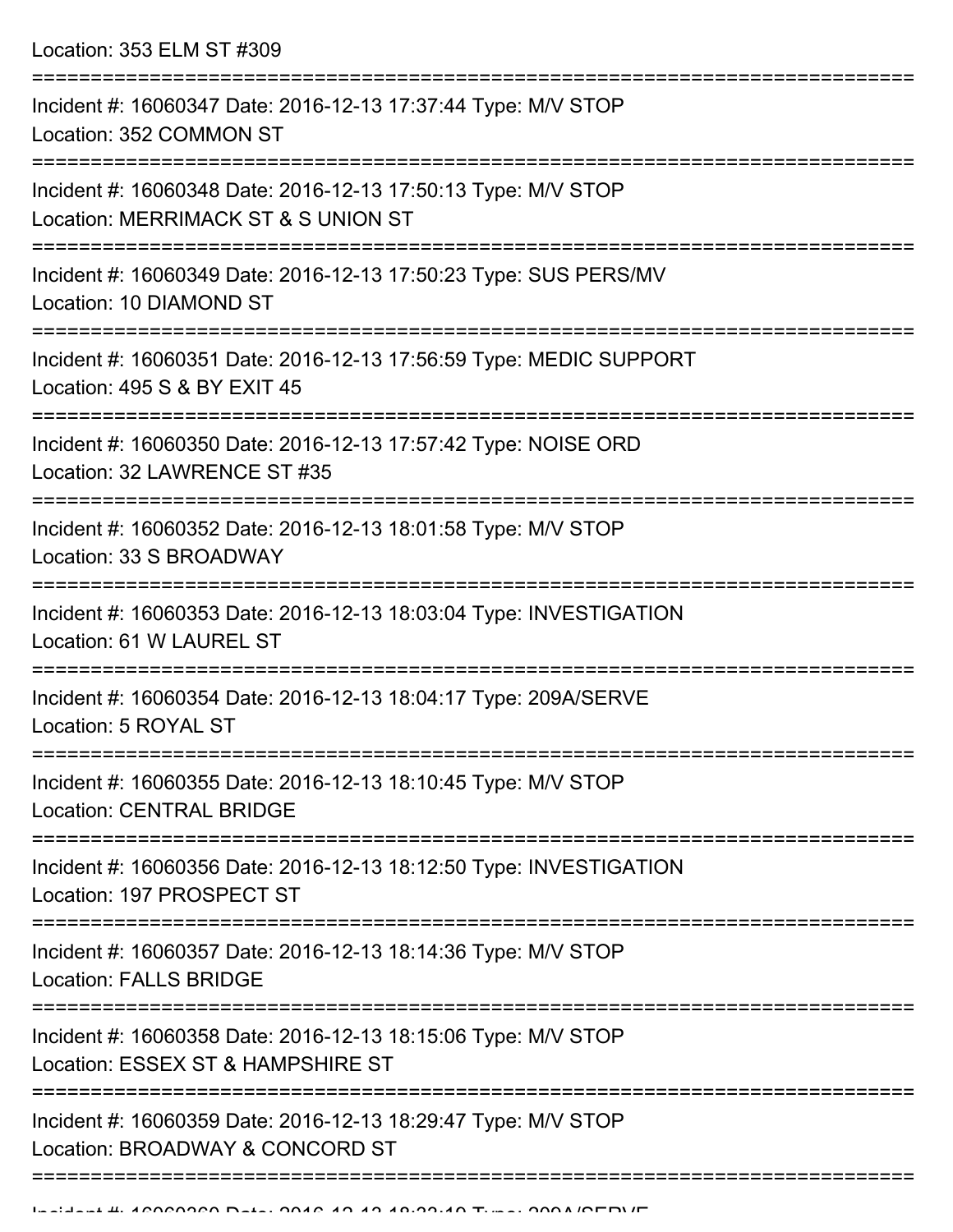| Location: 66 INMAN ST                                                                                                               |
|-------------------------------------------------------------------------------------------------------------------------------------|
| Incident #: 16060361 Date: 2016-12-13 18:34:18 Type: 209A/SERVE<br>Location: 64 INMAN ST<br>----------------------                  |
| Incident #: 16060362 Date: 2016-12-13 18:35:21 Type: 209A/SERVE<br>Location: 90 LOWELL ST                                           |
| Incident #: 16060363 Date: 2016-12-13 18:36:24 Type: 209A/SERVE<br>Location: 90 LOWELL ST                                           |
| :====================================<br>Incident #: 16060364 Date: 2016-12-13 18:37:01 Type: 209A/SERVE<br>Location: 38 ALLSTON ST |
| Incident #: 16060365 Date: 2016-12-13 18:37:48 Type: 209A/SERVE<br>Location: 23 KENDALL ST                                          |
| Incident #: 16060366 Date: 2016-12-13 18:40:31 Type: TRESPASSING<br><b>Location: 1 TREMONT ST</b>                                   |
| Incident #: 16060367 Date: 2016-12-13 18:44:58 Type: M/V STOP<br>Location: AMESBURY ST & COMMON ST                                  |
| Incident #: 16060368 Date: 2016-12-13 18:46:36 Type: A&B PROG<br>Location: 34 OREGON AV                                             |
| Incident #: 16060369 Date: 2016-12-13 18:59:35 Type: 209A/SERVE<br>Location: 54 BUNKERHILL ST                                       |
| Incident #: 16060370 Date: 2016-12-13 19:07:54 Type: M/V STOP<br><b>Location: 1 TREMONT ST</b>                                      |
| Incident #: 16060371 Date: 2016-12-13 19:15:17 Type: M/V STOP<br>Location: AVON ST & JACKSON ST                                     |
| Incident #: 16060372 Date: 2016-12-13 19:18:38 Type: 209A/SERVE<br>Location: 123 LOWELL ST                                          |
| Incident #: 16060373 Date: 2016-12-13 19:30:43 Type: 209A/SERVE<br>Location: 24 DUCKETT AV                                          |
|                                                                                                                                     |

Incident #: 16060374 Date: 2016-12-13 19:41:39 Type: M/V STOP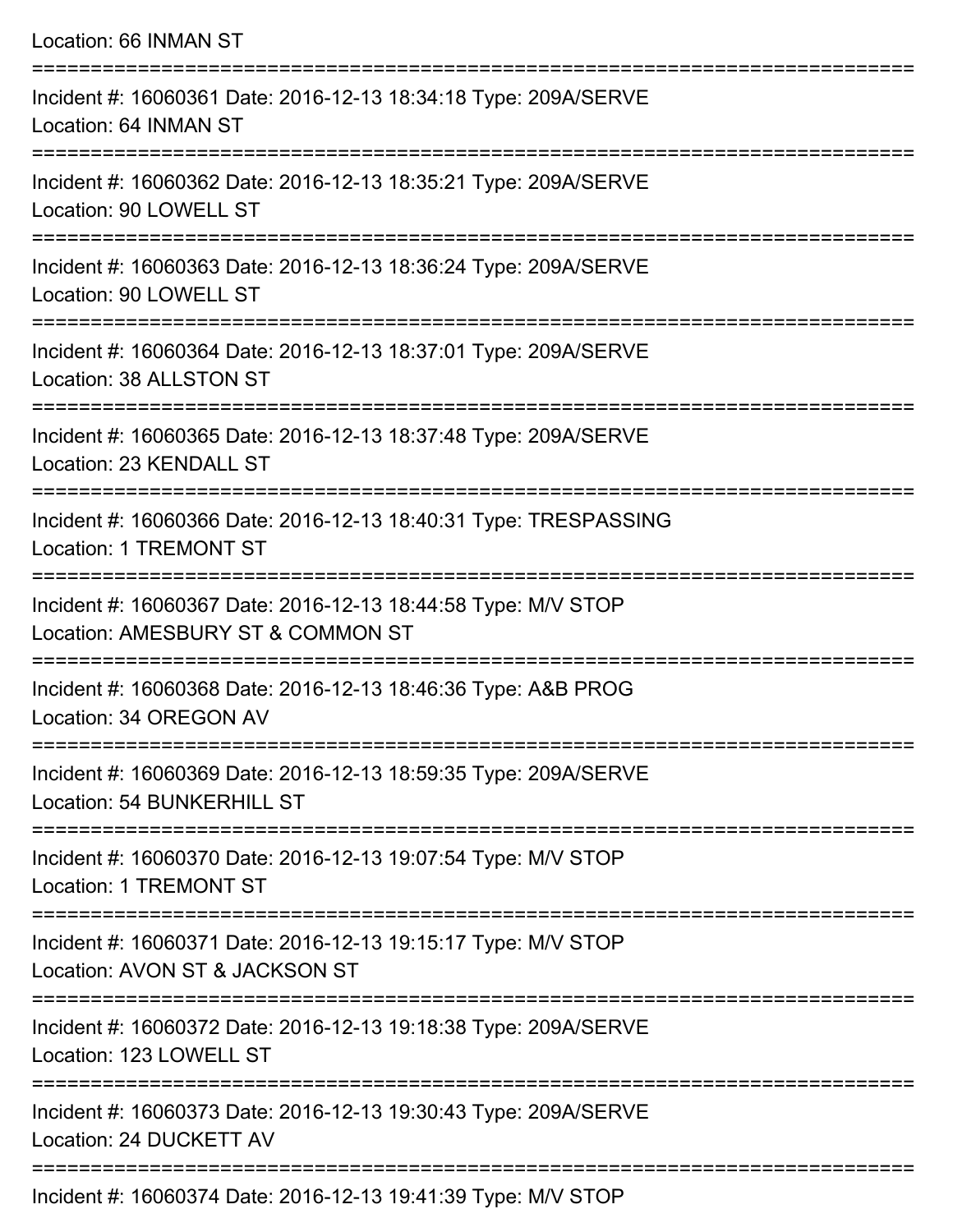| Incident #: 16060375 Date: 2016-12-13 19:48:12 Type: M/V STOP<br>Location: MARKET ST & PARKER ST                      |
|-----------------------------------------------------------------------------------------------------------------------|
| Incident #: 16060376 Date: 2016-12-13 19:54:03 Type: STOL/MV/PAS<br>Location: COMMONWEALTH MOTORS / 6 COMMONWEALTH DR |
| Incident #: 16060377 Date: 2016-12-13 19:54:48 Type: INVEST CONT<br>Location: 141 HIGH ST                             |
| Incident #: 16060378 Date: 2016-12-13 19:56:43 Type: NOTIFICATION<br>Location: 53 BRADFORD ST #15                     |
| Incident #: 16060379 Date: 2016-12-13 20:02:20 Type: SHOTS FIRED<br>Location: 698 ESSEX ST                            |
| Incident #: 16060381 Date: 2016-12-13 20:11:06 Type: SHOTS FIRED<br>Location: 142 WEST ST                             |
| Incident #: 16060382 Date: 2016-12-13 20:32:47 Type: 209A/SERVE<br>Location: 77 S UNION ST                            |
| ===========<br>Incident #: 16060383 Date: 2016-12-13 20:39:04 Type: INVEST CONT<br>Location: 71 MYRTLE ST             |
| Incident #: 16060384 Date: 2016-12-13 20:44:53 Type: TOW/REPOSSED<br>Location: 689 ESSEX ST                           |
| Incident #: 16060385 Date: 2016-12-13 20:50:47 Type: M/V STOP<br>Location: JACKSON ST & METHUEN ST                    |
| Incident #: 16060386 Date: 2016-12-13 21:00:06 Type: TOW/REPOSSED<br>Location: 94 SUMMER ST                           |
| Incident #: 16060387 Date: 2016-12-13 21:06:55 Type: DRUG VIO<br>Location: ERVING AV & WALNUT ST                      |
| Incident #: 16060388 Date: 2016-12-13 21:21:28 Type: SUS PERS/MV<br>Location: 14 FULTON ST                            |
| Incident #: 16060389 Date: 2016-12-13 21:27:03 Type: SUS PERS/MV                                                      |